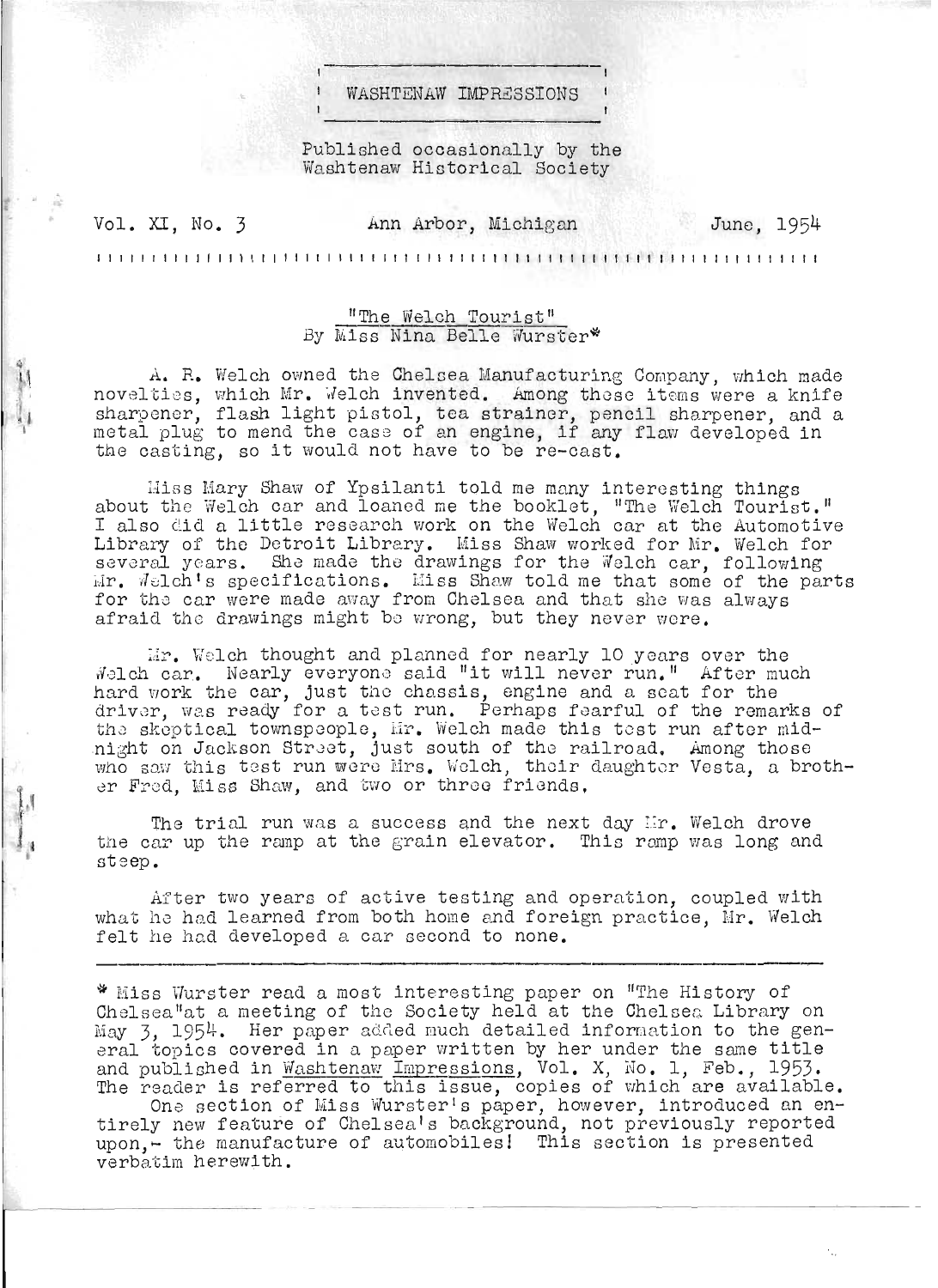In February, 1903, a Welch Tourist was hurried to the automobile show in Chicago, before a few minor details were completed. It was a 20-horse-power, vertical, double-cylinder, four-cycle motor which propelled the vehicle, mounted just behind the front axle between two 2-inch seamless steel tubes, which extended forward from the rear axle and kept the engine and shafting in perfect line with the rear axle at all times. There was no connection whatsoever between the motor-supported tubes and the body frame, thus no vibration could be transmitted from the engine to the body. In that respect the Welch car stood without equal.

*t* 

o  $\tilde{ }$ 

The car was equipped with a telescoping steering wheel of  $14$ <sup>11</sup> laminated wood. The driver could regulate the position of the steering wheel to suit his physical build and it could be pushed to its lowest and most forward position to facilitate entrance to the car. Just one other car at the Chicago show had this feature. Tho muffler was made of aluminum.

The body of the Welch car was maroon color with black striping, and the running gear was black with maroon striping. Upholstering vias No. 1 hand-buffed dark maroon leather on curled hair, and the best full-coach, oil-tempered springs throughout. Full padded arm rests were provided. All trimmings were of heavy brass, including the mouldings around the seats.

The tonneau was built on a new plan. It projected far enough to the sides to enable the occupants to watch the road. The back was very high and closed up tightly, which did away with the dust nuisance.

Laminated wood mud guards were used and did away with all the clatter. Steps were SxlO inches, covered with rUbber, and had foot scrapers. A heavy sprag was provided for hill climbing.

The car had two forward speeds,  $5$  to  $45$  miles per hour on the direct goar, and 1 to 12 miles on the low gear, and a reverse gear. Speed control was obtained by the throttle and spark. The track was 56"; wheel base 78"; length, 10 feet; height, 4 feet; weight, 1,600;  $\frac{1}{20}$ ,  $\frac{1}{2}$   $\frac{1}{2}$   $\frac{1}{2}$   $\frac{1}{2}$   $\frac{1}{2}$   $\frac{1}{2}$   $\frac{1}{2}$   $\frac{1}{2}$   $\frac{1}{2}$   $\frac{1}{2}$   $\frac{1}{2}$   $\frac{1}{2}$   $\frac{1}{2}$   $\frac{1}{2}$   $\frac{1}{2}$   $\frac{1}{2}$   $\frac{1}{2}$   $\frac{1}{2}$   $\frac{1}{2}$   $\frac{1}{2}$   $\frac{1}{2}$ Twenty percent of the purchaso had to accompany the ordors, balance paid on delivery.

For  $56$  extra a Canopy Top could be obtained, and it was guaranteod to stay with the rig over any and all roads. A light rubber cover was also furnished and could be put over the canopy and button-<br>ed down to the sides of the machine and furnished ample protection ed down to the sides of the machine and furnished ample protection in all weather.

It was planned to make 15 cars a month. Lir. Welch, when asked by his father-in-law "why he didn't make a car for the masses," replied that he wanted to make the best car in the world "with my name on it.<sup>"</sup> Some of histdeas were forty years ahead of his time, and some are used on General Motors cars today.

In February, 1903, articles of partnership wore filed in Ann Arbor by  $A$ . R. Welch, J. D. Watson, and Fred 3. Welch, on behalf of the Cholsea Mfg. Co., Ltd., capital stock  $$200,000$ .